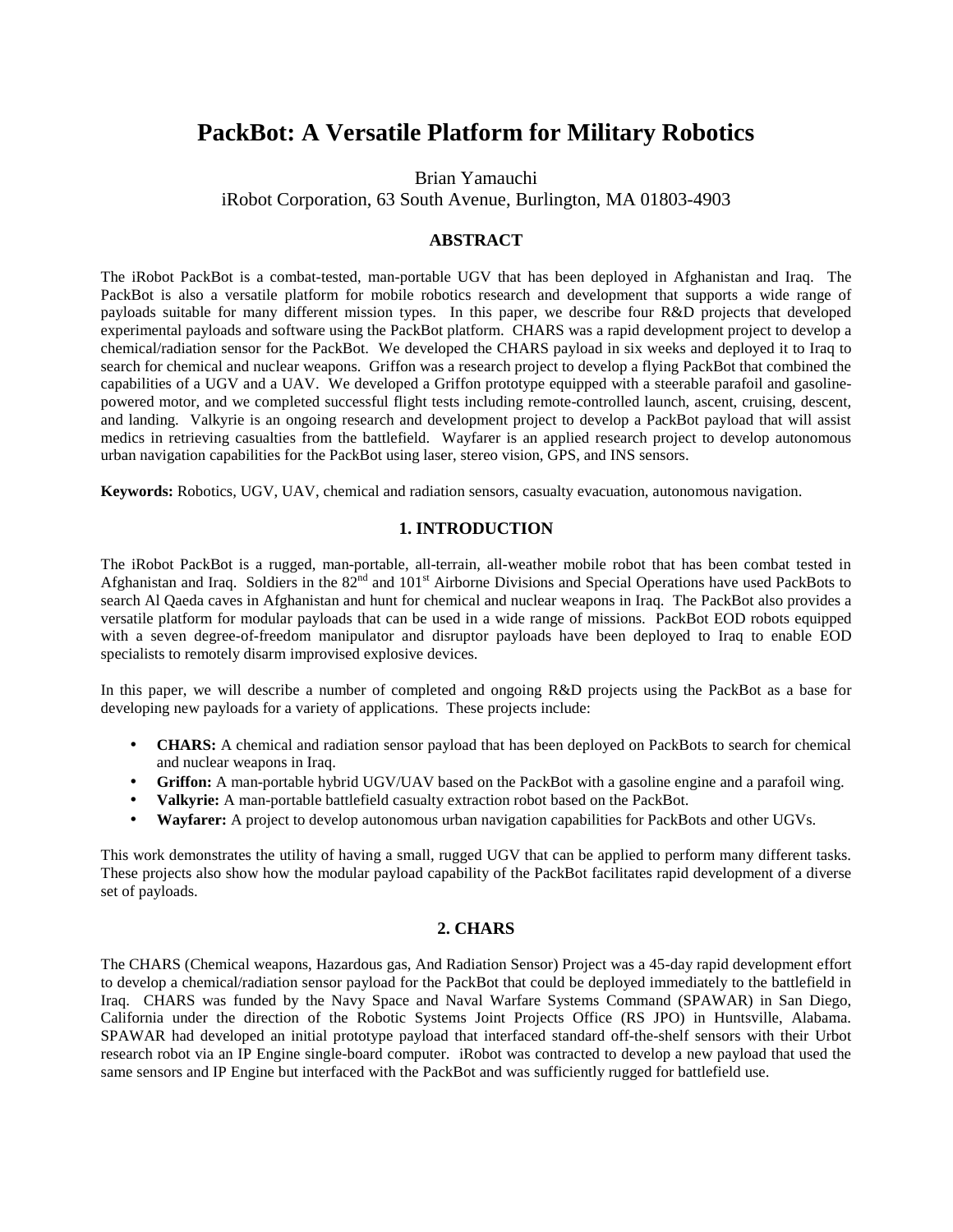In six weeks, iRobot engineers developed a PackBot CHARS payload that allowed a PackBot to carry and communicate with three standard-issue sensors: the JCAD chemical weapons sensor, the MultiRae hazardous gas detector, and the AN/UDR-13 Radiac radiation sensor. The SPAWAR IP engine communicated over the serial interface on the standard PackBot payload connector, and the PackBot CPU relayed the sensor data via the 802.11b wireless network to the PackBot OCU. These PackBots are also equipped with fiber spoolers that enable operators to control the robots via a fiber optic tether, without any RF transmissions. The PackBot OCU displays the values from the sensors in real-time as the operator teleoperates the PackBot using the onboard digital video cameras.

Four PackBots with CHARS payloads were delivered to the RS JPO and deployed to Iraq in November of 2003. These robots are currently being used by the Army to search for chemical and nuclear weapons (Figure 1).



**Figure 1: PackBots with CHARS Payloads Searching for Chemical Weapons in Iraq** 

# **3. GRIFFON**

The Griffon Project was a Phase I Small Business Innovation Research (SBIR) project to develop a man-portable hybrid UGV/UAV based on the PackBot. The goal of this project was to develop a prototype for a UGV/UAV that a single soldier could transport, launch, fly to a destination, and use to deliver a payload. Griffon was funded by the Army Tank-automotive Command Armaments Research, Development, and Engineering Center (TACOM-ARDEC) at Picatinny Arsenal, New Jersey.

The Griffon prototype consisted of a PackBot equipped with an Air Mobility System (AMS). The AMS includes a gasoline-powered propeller engine, a steerable parafoil, and a superstructure that attaches to the PackBot and provides mounting points for the engine and parafoil. The total vehicle weight, including the PackBot, is 57 pounds.

The operator controls steering and velocity using radio-controlled servos on the AMS. Two steering servos are attached to the parafoil control lines, one on each side of the vehicle. By retracting the lines on one side and extending the lines on the other side, the control system can control the vehicle's turn rate. An additional servo controls the engine throttle. When the throttle is increased, the vehicle ascends. When the throttle is reduced, the vehicle descends.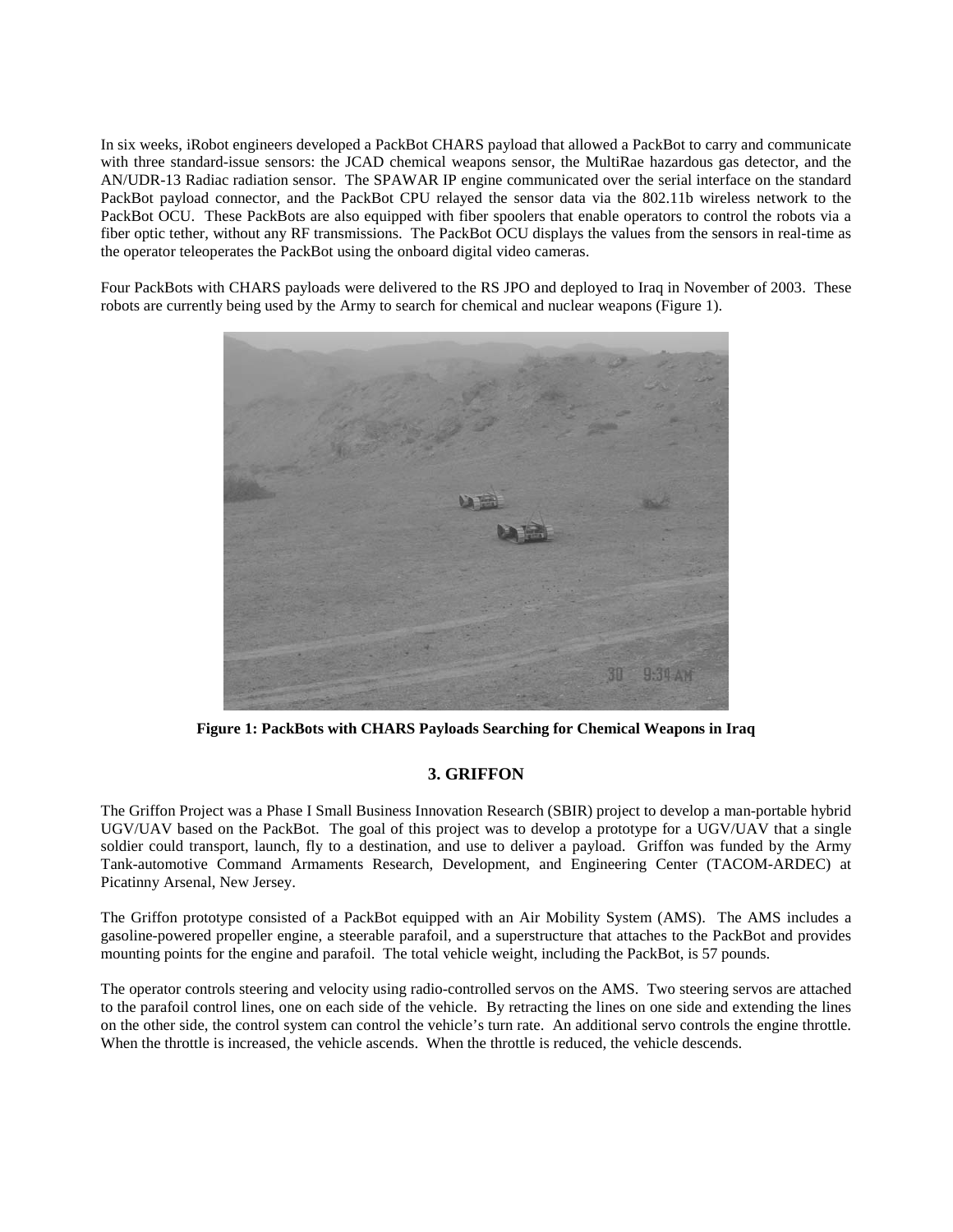

**Figure 2: Griffon Ascent (left) and Close-Up of Griffon in Flight (right)** 

In June 2003, we conducted a flight demonstration of the Griffon prototype at the California National Guard airfield in San Luis Obispo, California (Figure 2). We launched the Griffon on three separate flights, to altitudes of up to 200 feet and flight times of up to 89 seconds. The Griffon prototype achieved flight speeds in excess of 20 MPH.

# **4. VALKYRIE**



**Figure 3: PackBot Towing EP (left) and Rescue Manikin Secured in EP (right)** 

Valkyrie is a project funded by the Army Telemedicine and Advanced Technology Research Center (TATRC) at Fort Detrick, Maryland to develop a battlefield casualty extraction payload for the PackBot. Over half of all medics who die in combat die while trying to recover a casualty. The PackBot Extraction Payload (EP) will enable combat medics to rescue injured casualties without exposing themselves to hostile fire. This work was initially funded by a Phase I SBIR, and follow-up funding was continued through a TATRC Broad Agency Announcement (BAA) award.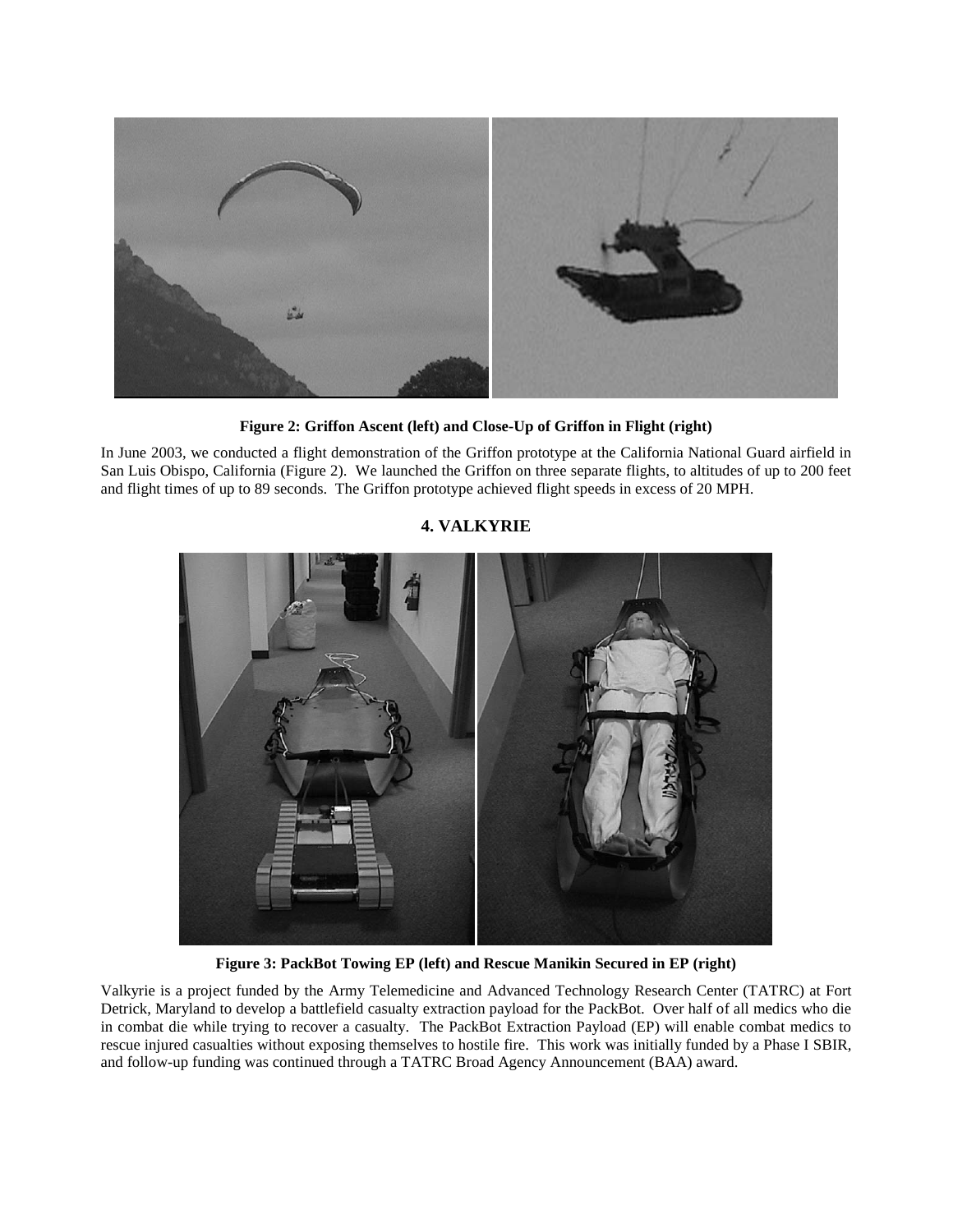The EP consists of a Sked flexible stretcher, a drawstring Casualty Securing Mechanism (CSM), and a Remote Release Mechanism (RRM) that attaches to the PackBot. When a casualty falls at a location exposed to enemy fire, the medic will be able to teleoperate the PackBot to deliver the EP to the casualty. The casualty will roll onto the Sked, and the medic will use the RRM to release the EP. Rescuers will then use a rope attached to the Sked to pull the casualty to safe cover. As the rope is pulled, the CSM will automatically close the Sked around the casualty, securing the casualty to the Sked even over rough terrain.

We have developed a prototype of the EP (Figure 3), including the CSM and RRM. This prototype will be ready for field tests by April 2004.

# **5. WAYFARER**

#### **5.1 Urban Reconnaissance Task**

Wayfarer is an ongoing research project to develop autonomous urban navigation capabilities for PackBots and other UGVs. The goal of the Wayfarer Project is to develop the technologies that will enable UGVs to perform urban reconnaissance tasks autonomously. Wayfarer is funded by the Army Tank-automotive and Armaments Command (TACOM) Tank-Automotive Research, Development, and Engineering Center (TARDEC) in Warren, Michigan.

Wayfarer focuses on three specific urban reconnaissance tasks:

- **Route Reconnaissance:** Move forward along a road for a specified distance and return to the starting point with video and FLIR image data and well as a map of the terrain.
- **Perimeter Reconnaissance:** Move around the perimeter of a building complex and return video/FLIR images and map data from all sides of the complex.
- **Street Reconnaissance:** Follow a route specified using GPS coordinates of intersections and bearings of selected streets, and return with video/FLIR images and map data.

The PackBot includes digital video, FLIR, and GPS capabilities, along with an onboard mobile Pentium III processor, a wireless teleoperation interface, and full Operator Control Unit (OCU) hardware and software. For the Wayfarer UGV, we will add sensors and perception software for autonomous navigation. These sensors will include a Point Grey Bumblebee/Triclops stereo vision system that will provide 3D range data, a SICK LMS laser rangefinder that will provide high-resolution, high-accuracy planar range data, and a Crossbow Inertial Measurement Unit that will provide precise position and orientation information. The data from both range sensors will be fused to detect obstacles, build a map of the surrounding environment, and determine street bearings for road following. Figure 4 shows the Wayfarer hardware architecture.

Figure 5 shows the Wayfarer Software Architecture. In order to perform urban reconnaissance tasks, the Wayfarer UGV will need the following novel capabilities:

- **Urban Street Tracking:** The ability to detect the bearing of the current street in a complex urban environment with moving vehicles and people.
- **Perimeter Tracking:** The ability to track the perimeter of a building complex, despite the presence of both static obstacles (e.g. trees, structural supports, rubble) and dynamic obstacles (e.g. people, vehicles).
- **Intersection Detection:** The ability to detect the presence of intersections and determine the bearing of all streets adjoining each intersection.
- **3D Obstacle Avoidance:** The ability to detect and avoid obstacles in an environment with complex 3D structure, where the UGV may be tilted at any orientation and not parallel to the ground plane.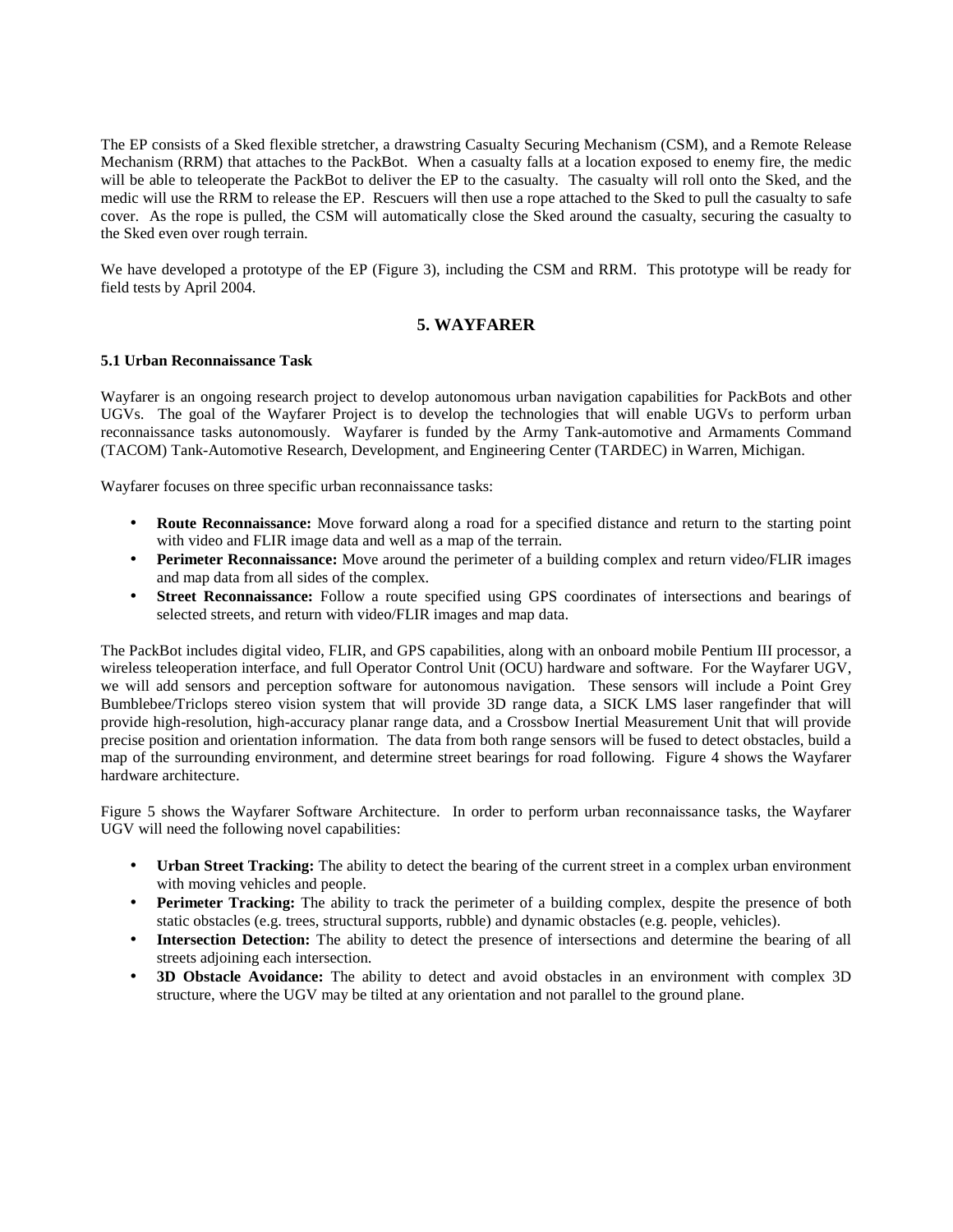

**Figure 4: Wayfarer Hardware Architecture** 



**Figure 5: Wayfarer Software Architecture** 

## **5.2 Obstacle Avoidance**

We have previously developed an obstacle avoidance system based on a Local Perceptual Space (LPS) represents the location of all recently detected obstacles. As the robot moves through the world, the LPS shifts to correctly represent obstacle positions relative to the robot. Unlike a permanent map, the LPS only stores obstacle locations for a limited period of time, thus reducing the effect of robot position uncertainty on map accuracy.

Reactive behaviors provide a set of potential trajectories for the robot. The obstacle avoidance behavior projects these paths onto the LPS using a template based on the robot's shape and configuration, and potential collisions are detected. The behavior arbiter then selects the trajectory that will be clear of obstacles for the greatest distance, and selects an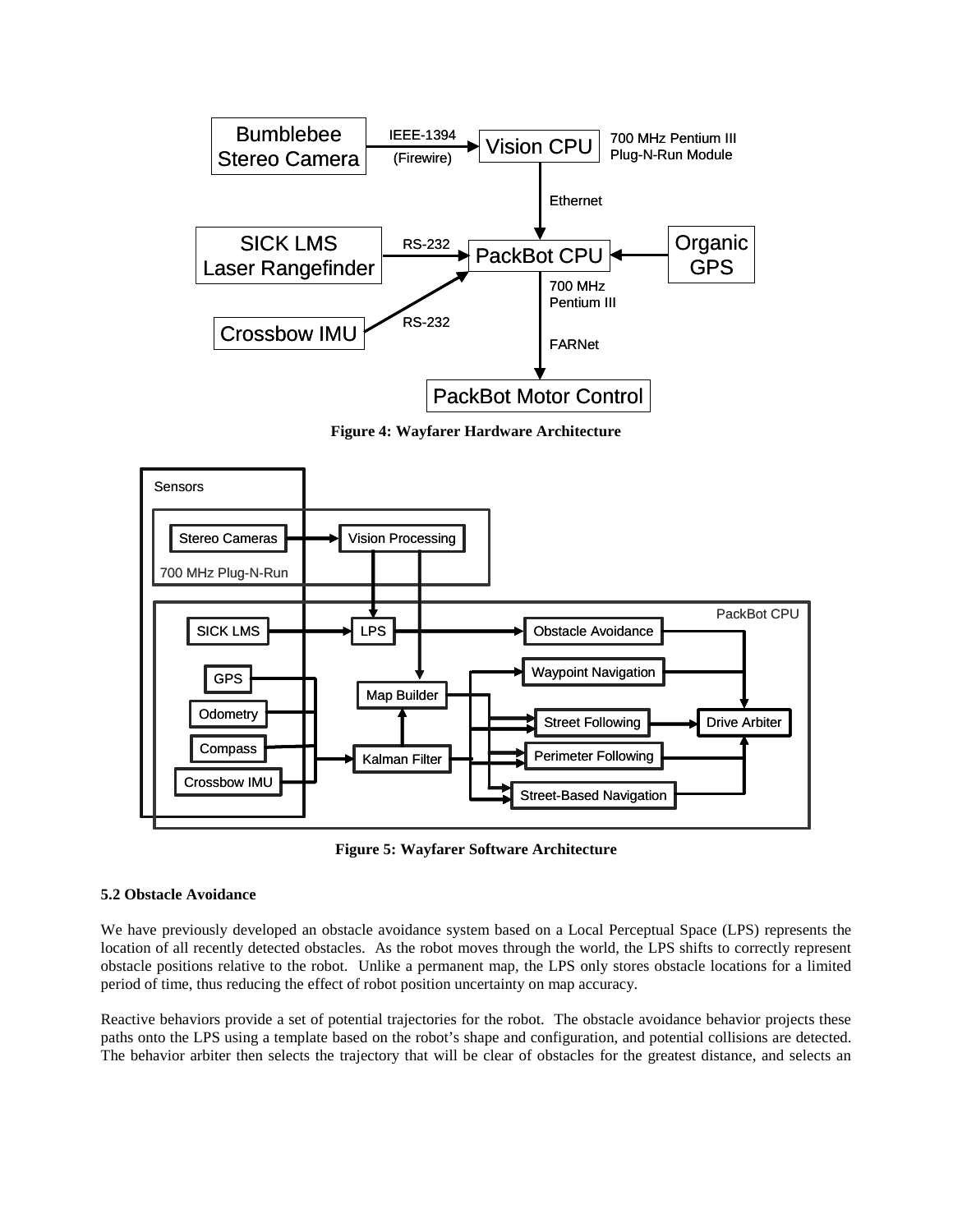appropriate translation speed. In an open environment, the robot can move at full speed. In a cluttered environment, the robot's speed is reduced to allow for tighter maneuvers.

For the Wayfarer project, we are extending this obstacle avoidance system to work with small UGVs in outdoor environments using a laser rangefinder. This will require extending the LPS to three dimensions and being able to determine the robot's movement through 3D space. The PackBot includes an onboard pitch/roll sensor to determine the robot's orientation, and we will add an inertial navigation sensor to determine the robot's position over short periods of time (i.e. seconds). Kalman filtering techniques, such as the ones used by JPL for position estimation on the Urban Robot<sup>3</sup>, can also be added to improve position estimation accuracy.



**Figure 6: Wayfarer PackBot with SICK LMS Laser Rangefinder** 

We have integrated a SICK LMS 291-S05 laser rangefinder on our Aware PackBot (Figure 6). The SICK LMS is a planar laser rangefinder that is designed for indoor or outdoor use. This sensor provides precise, high-resolution range data with a 180-degree field-of-view, a maximum range of 80 meters, a range accuracy of +/- 45 mm, and a scan time of 26 milliseconds with an angular resolution of 1.0, 0.5, or 0.25 degrees. The sensor is hardened for outdoor use under demanding environmental conditions and includes integrated capabilities for accurate ranging through rain, snow, and fog.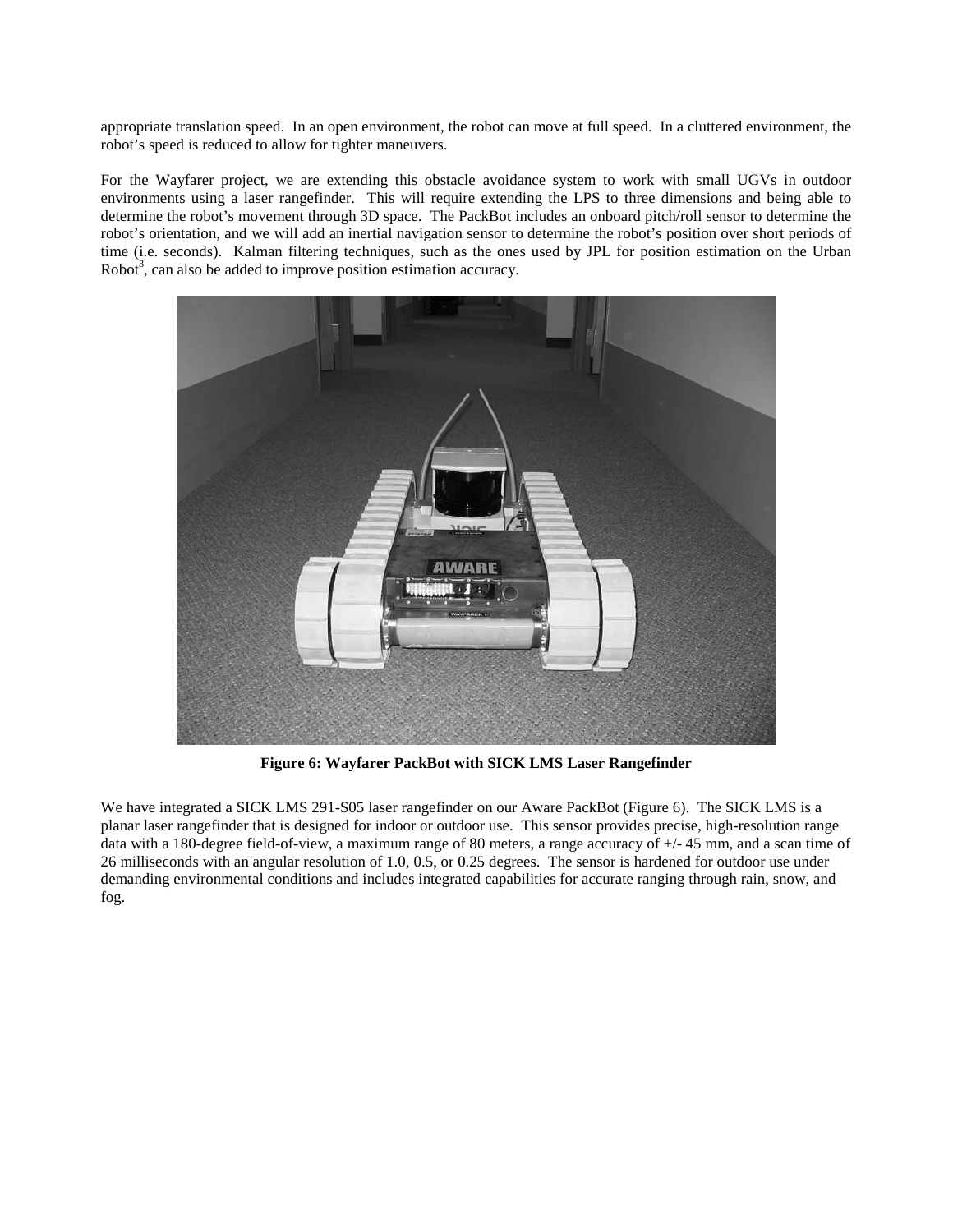

**Figure 7: Wayfarer OCU Showing Video (upper left) and Laser Range Data (upper right)** 

We have created a modified version of the PackBot OCU to serve as the Wayfarer OCU. We have added the capability for the Wayfarer OCU to receive UDP packets containing laser range data and display this data in real-time in a sensor panel. Both the PackBot OCU and the Wayfarer OCU use the OpenGL graphics library for high-performance real-time rendering.

Figure 7 shows a screen capture from the Wayfarer OCU driving the Wayfarer PackBot with the onboard SICK LMS laser rangefinder. In this example, the robot is being teleoperated through an indoor office environment and is currently located at the intersection of two hallways.

The upper left quadrant shows the live video feed from the PackBot's color drive camera. The upper right quadrant shows the real-time data from the laser rangefinder. The orthogonal walls of the hallway intersection are distorted by the wide-angle lens on the drive camera, but are clearly delineated in the top-down view of the laser range data. In this example, the laser was operated in the 1 degree resolution mode, with range readings at 1 degree intervals across a 180 degree field of view.

## **5.3 Map-Building**

For Wayfarer, we are extending the laser-based mapping system we developed for the Bloodhound medical robot project<sup>5</sup> to integrate vision data with laser range data. The Bloodhound mapping system uses a SICK PLS mounted on a PackBot to build 2D occupancy grids. Occupancy grids<sup>4</sup> are Cartesian grids where each cell represents the probability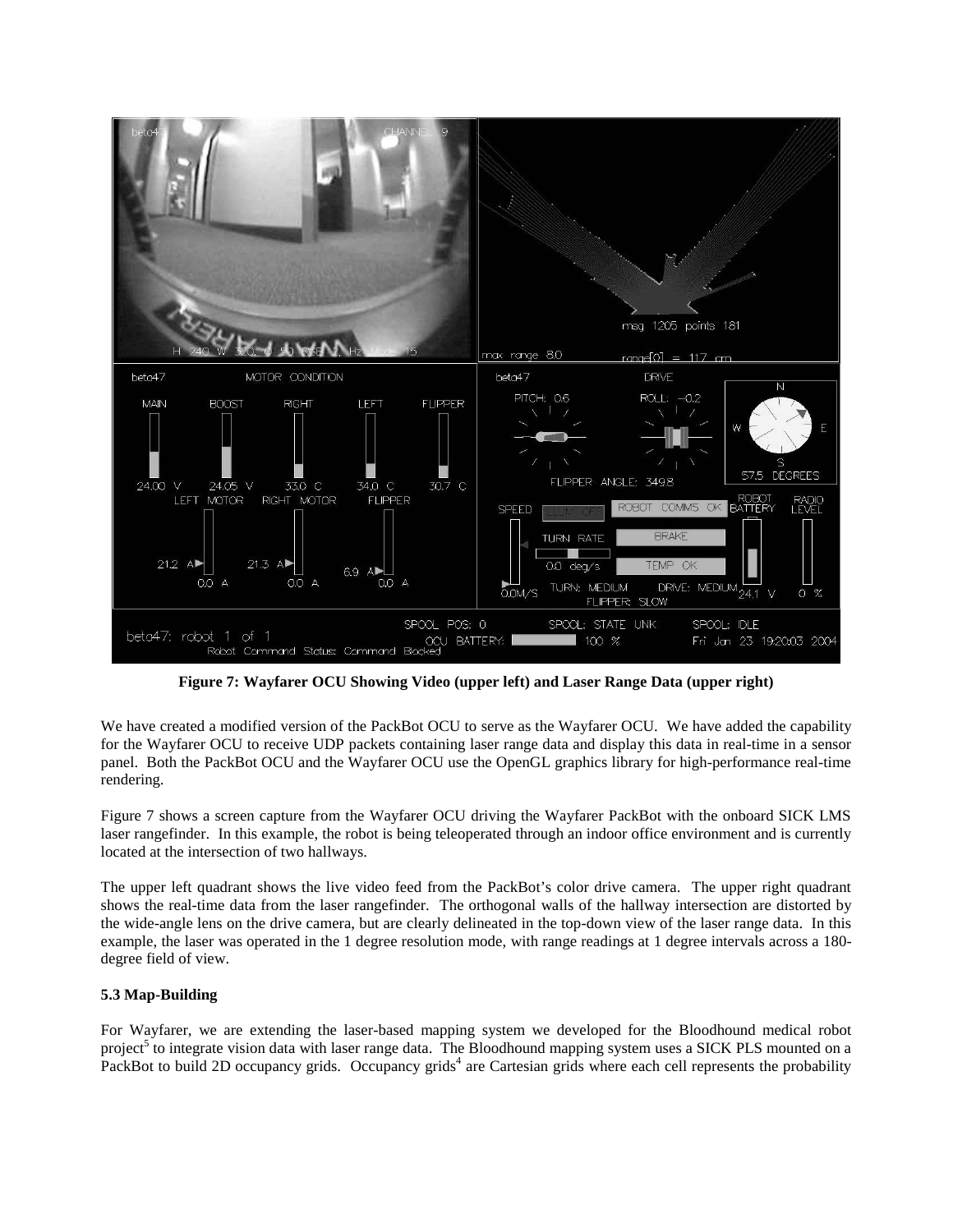of the corresponding point in space being occupied by an obstacle. All grid cells are initialized to a prior probability value, which estimates the overall probability of a point in space being occupied by an obstacle.

When a sensor reading is received, cells in the occupancy grid are updated based on a statistical model for the sensor type. For laser range readings, ray-tracing is used to increase the occupancy probability of the point corresponding to the obstacle detected by the laser, and to reduce the occupancy probability for all cells along the path from the sensor to the obstacle. Figure 8 shows an occupancy grid built for an outdoor urban environment (parking lot) using the Bloodhound PackBot equipped with a SICK laser rangefinder. Each grid square in this map is 10 meters on a side.

For the Wayfarer project, we will develop sensor models for the Point Grey Bumblebee stereo vision system. For computational efficiency, ray tracing will not be used for these models. Instead, the prior probability for each cell will be set to a low initial value, and this value will be increased when obstacles are detected by either the vision system or the laser rangefinder. All of the 3D range points detected by the vision system will be projected onto the 2D ground plane based on the orientation information from the IMU as well as the position information from the GPS receiver.



**Figure 8: Occupancy Grid Map of Urban Environment** 

#### **5.3 Street and Perimeter Tracking**

Once the Wayfarer UGV has built a map of the environment using vision and laser data, the Hough Transform will be used to find lines in the occupancy grid map. We expect that the strongest, longest, and most consistent lines will correspond to the building faces that are parallel to the street. By determining the orientation of these lines relative to the UGV, the Urban Street Tracking system will be able to determine the bearing of the street, and the Wayfarer navigation system will use this bearing to guide the UGV.

The Hough Transform<sup>1</sup> is a computer vision technique that works by transforming image point coordinates into votes in the parameter space of possible lines. Each point corresponds to a vote for all of the lines that pass through that point. By finding the strongest points in the parameter space, the Hough Transform can determine the parameterized equations for the strongest lines in the image.

Our research effort in the Wayfarer project will be unique in applying this technique to outdoor urban navigation. Previously, Schiele and Crowley have applied the Hough Transform to finding indoor walls in occupancy grid maps<sup>2</sup>.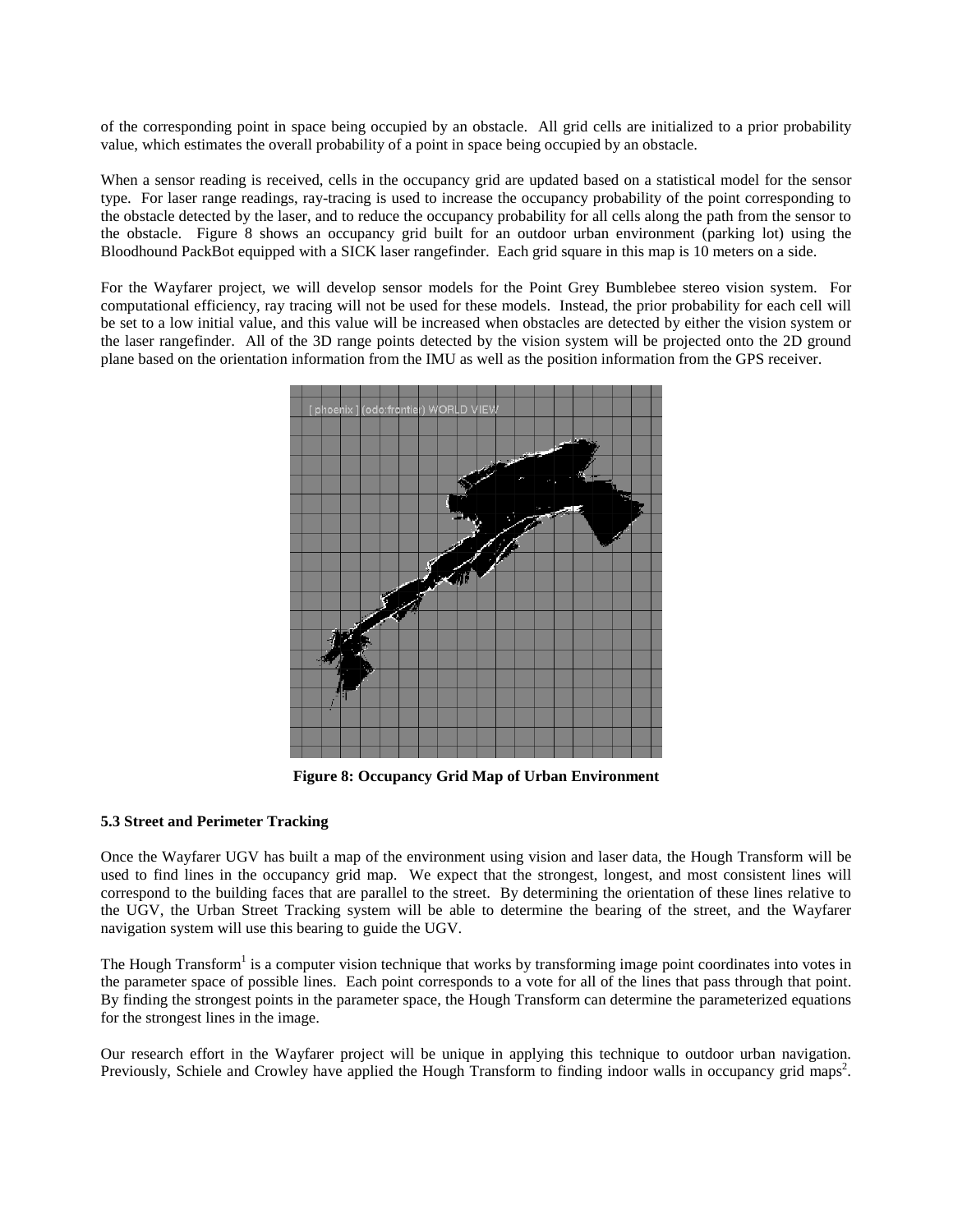The results of their research demonstrated that the Hough Transform is a powerful technique for detecting linear features in man-made environments. Our work will extend this approach to reconnaissance applications that have high value for military operations in urban terrain.

We will extend the Hough Transform algorithm developed for Urban Street Tracking to enable Perimeter Tracking of urban building complexes. For this application, the operator will indicate a particular wall for the UGV to track, and the UGV will autonomously follow this wall around the complex until it returns to its starting location.

For Perimeter Tracking, the navigation system will identify a region of interest around the line segment corresponding to the wall being tracked. The lines detected within this region will be monitored to provide a current heading for the UGV, and to determine when the orientation of the perimeter being tracked has changed (i.e. going around a corner). Perimeter Reconnaissance behaviors will guide the UGV to follow the building wall as the UGV navigates around the complex.

#### **5.4 Intersection Detection and Street Reconnaissance**

We will extend the Hough Transform algorithm developed for Urban Street Tracking to detect multiple streets that converge on an intersection. In addition, we will develop a Street Reconnaissance system that enables the Wayfarer UGV to follow a complex path through urban terrain.

For Intersection Detection, the Hough Transform will be used to detect lines corresponding to building fronts facing each of the streets at the intersection. Parallel lines separated by likely urban street widths will be paired together. The orientation of these paired line segments will be used to estimate the bearing of the streets converging at the intersection.

For Street Reconnaissance, paths will be specified as the approximate GPS coordinates of intersections along with the approximate absolute bearings of the selected streets at each intersection. The Wayfarer UGV will use Urban Street Tracking to follow roads between intersections. When the UGV arrives at an intersection, it will use Intersection Detection to determine street bearings and find the closest match to the stored route bearing. Street Reconnaissance behaviors will steer the UGV through the intersection, and then Urban Street Tracking behaviors will take control until the UGV reaches the next intersection. All of these behaviors will be integrated with obstacle avoidance to steer the UGV around any obstacles encountered on the route.

## **6. CONCLUSIONS**

The iRobot PackBot is a rugged, man-portable, combat-tested, all-terrain UGV suitable for a wide range of military and civilian applications. The PackBot is also a versatile platform for robotics research and rapid development in many different domains. We have developed a chemical/radiation sensor payload (CHARS) for the PackBot and deployed CHARS PackBots to search for chemical and nuclear weapons in Iraq. We have developed a flying PackBot (Griffon) that combines the capabilities of a UGV and a UAV. We have developed a casualty extraction payload for a PackBotbased robot (Valkyrie) that can assist in the rescue of battlefield casualties and disaster victims. We are currently developing the Wayfarer navigation system that will allow PackBots to autonomously perform urban reconnaissance tasks, including street following, perimeter reconnaissance, and intersection detection.

#### **ACKNOWLEDGMENTS**

The CHARS Project was funded by the U.S. Navy SPAWAR under contract F04701-01-C-0018. The Griffon project was funded by the U.S. Army TACOM-ARDEC under contract DAAE30-03-C-1053. The Valkyrie project is funded by the U.S. Army TATRC under contracts DAMD17-03-C-0017 and DAMD17-03-C-0092. The Wayfarer Project is funded by the U.S. Army TARDEC under contract DAAE07-03-C-L147.